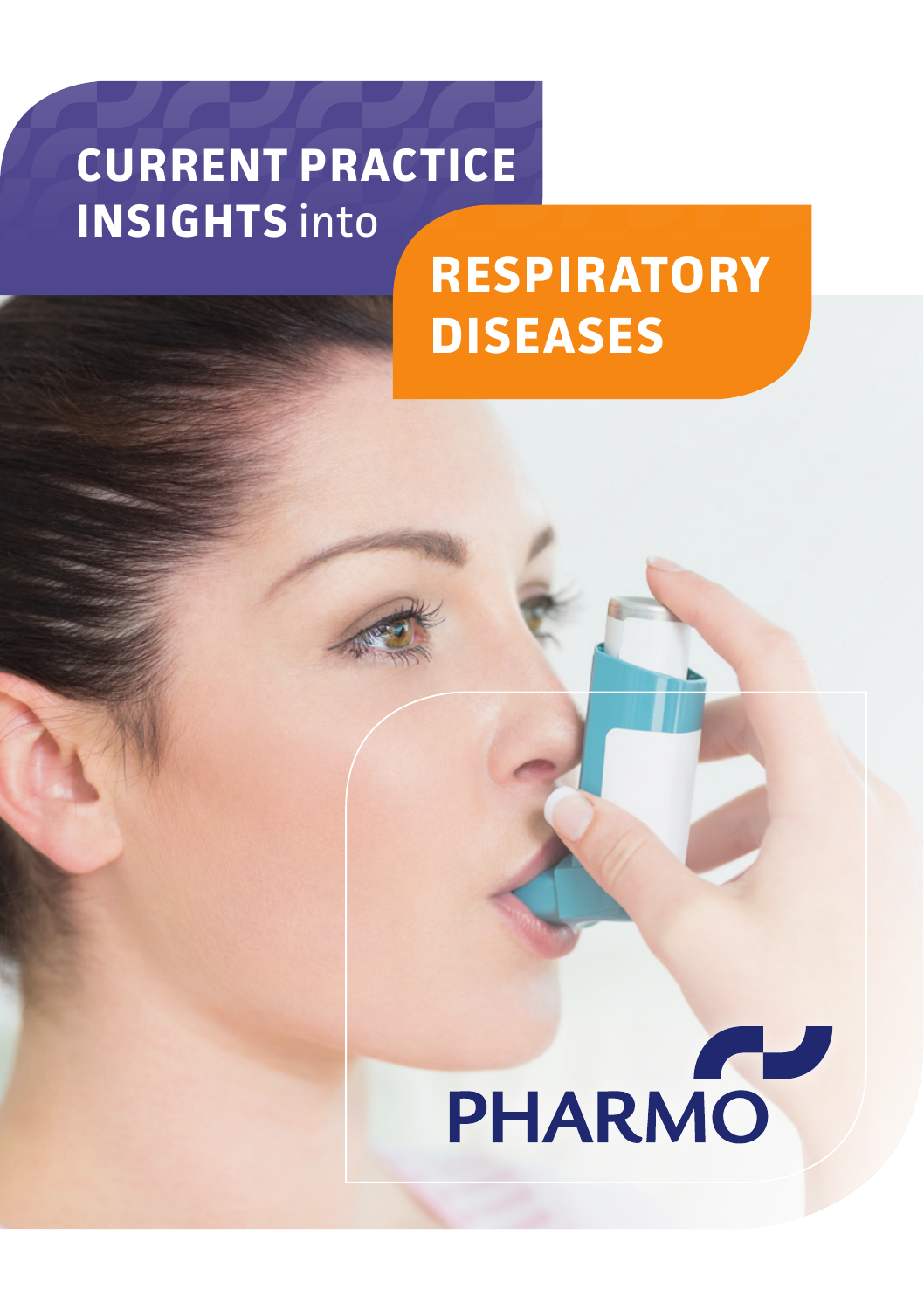An experienced sparring partner for all your EU healthcare questions

Patient-centric data derived from real-life healthcare settings is a key element in generating evidence for decision-making by healthcare stakeholders. Our clients use this evidence to demonstrate safety, effectiveness and quality of care. PHARMO is specialised in generating this evidence, by means of observational and real-life research with data from current treatment practice. We provide expert data analysis to support regulatory, market access and treatment decisions throughout a product life-cycle.

PHARMO has delivered its tailor-made services for more than 600 late-phase studies across a wide range of therapeutic areas.

For healthcare research using medical data from patients with chronic obstructive pulmonary disease (COPD) or asthma, PHARMO has access to an excellent observational framework by linking data from different healthcare settings in the Netherlands, including data from general practitioners, in- and out-patient pharmacies, clinical laboratories and hospitals.

**PHARMO Database Network** Rapid access to primary and secondary healthcare data





We are continuing to expand our capabilities in Europe by collaborating with European healthcare database partners.

### Examples of information available

## **COPD / Asthma Cohort**

From 2002 onwards

Regularly updated and expanded to include new patients

Diagnoses and symptoms (International Classification of Primary Care (ICPC) codes)

- *• COPD*
- *• Asthma*

#### Test results

- *• Body Mass Index (BMI)*
- *• Lung function tests: FEV1, FVC, PEF, GOLD status*

#### Health indicators

- 
- *• Smoking • Physical fitness*

Healthcare resource information